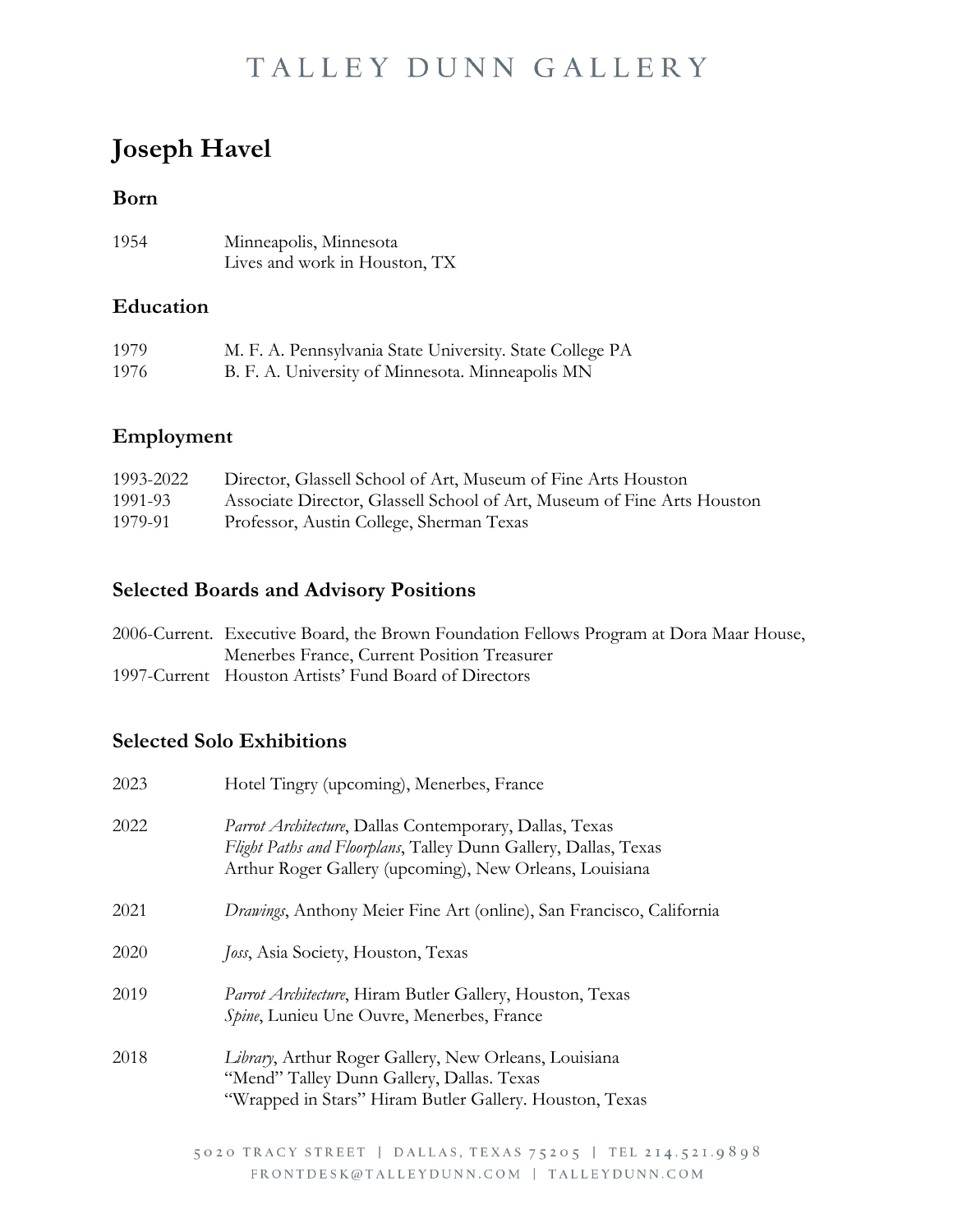| 2017 | Artist's Eye, Kimbell Museum, Fort Worth, Texas                                                                                                                                                                                                                                                                                                                                                                |
|------|----------------------------------------------------------------------------------------------------------------------------------------------------------------------------------------------------------------------------------------------------------------------------------------------------------------------------------------------------------------------------------------------------------------|
| 2016 | Spill, Talley Dunn Gallery, Dallas, Texas                                                                                                                                                                                                                                                                                                                                                                      |
| 2015 | Joseph Havel, Anthony Meier Fine Art, San Francisco, California<br>How to Draw a Circle, Hiram Butler Gallery, Houston, Texas                                                                                                                                                                                                                                                                                  |
| 2014 | Sphere, Galerie Gabrielle Maubrie, Paris, France                                                                                                                                                                                                                                                                                                                                                               |
| 2013 | Endless (art on the lawn), Contemporary Art Museum, Houston, Texas<br>Dust (on everything), Talley Dunn Gallery, Dallas. Texas                                                                                                                                                                                                                                                                                 |
| 2012 | History, Hope and Desire, Galerie Gabrielle Maubrie, Paris, France<br>Hope and Desire, Hiram Butler Gallery, Houston, Texas<br>Joseph Havel, Arthur Roger Gallery, New Orleans, Louisiana<br>Plus or Minus Nothing, Talley Dunn Gallery, Dallas, Texas                                                                                                                                                         |
| 2011 | Drawings and Outdoor Sculptures, Hiram Butler Gallery, Houston, Texas                                                                                                                                                                                                                                                                                                                                          |
| 2010 | Nothing, Yvon Lambert Gallery, New York, New York<br>Cockroach Poems, Art League. Houston, Texas, (Catalogue: Mary Leclere)                                                                                                                                                                                                                                                                                    |
| 2009 | The Devil and Daniel Buren, Galerie Gabrielle Maubrie. Paris, France<br>I am your Fiction, Devin Borden Hiram Butler Gallery, Houston, Texas                                                                                                                                                                                                                                                                   |
| 2008 | and never at anytime have you reminded me of snow, Dunn and Brown<br>Contemporary, Dallas, Texas<br>Recent Sculpture, William Shearburn Gallery, St. Louis, Missouri<br>Two Sheets to the Wind, Dallas Contemporary, Dallas, Texas                                                                                                                                                                             |
| 2007 | Night, Baltic Center for the Arts. Gateshead UK<br>Tell it to the Forest Fire, Mention it to the Moon, Center for Research in<br>Contemporary Art, University of Texas Arlington, Arlington, Texas<br>Nothing, Devin Borden Hiram Butler Gallery, Houston, Texas                                                                                                                                               |
| 2006 | Drinks are Boiling. Iced Drinks are Boiling, Laumeier Sculpture Park, St Louis,<br>Missouri. (catalogue: Mary Leclere)<br>A Decade of Sculpture, Museum of Fine Arts Houston, Houston, Texas<br>(Catalogue: Peter Doroshenko, Alison Greene, Amelia Jones, Howard Singerman)<br>Sleep Without Stars, Dunn and Brown Contemporary, Dallas, Texas<br>Insomnia, Devin Borden Hiram Butler Gallery, Houston, Texas |
| 2005 | The Arrival of the Bee Box, Devin Borden Hiram Butler Gallery, Houston, Texas                                                                                                                                                                                                                                                                                                                                  |
| 2004 | Lost/Lust, ARCO, Madrid, Spain<br>To Bring/To Take, Dunn and Brown Contemporary, Dallas, Texas                                                                                                                                                                                                                                                                                                                 |
|      |                                                                                                                                                                                                                                                                                                                                                                                                                |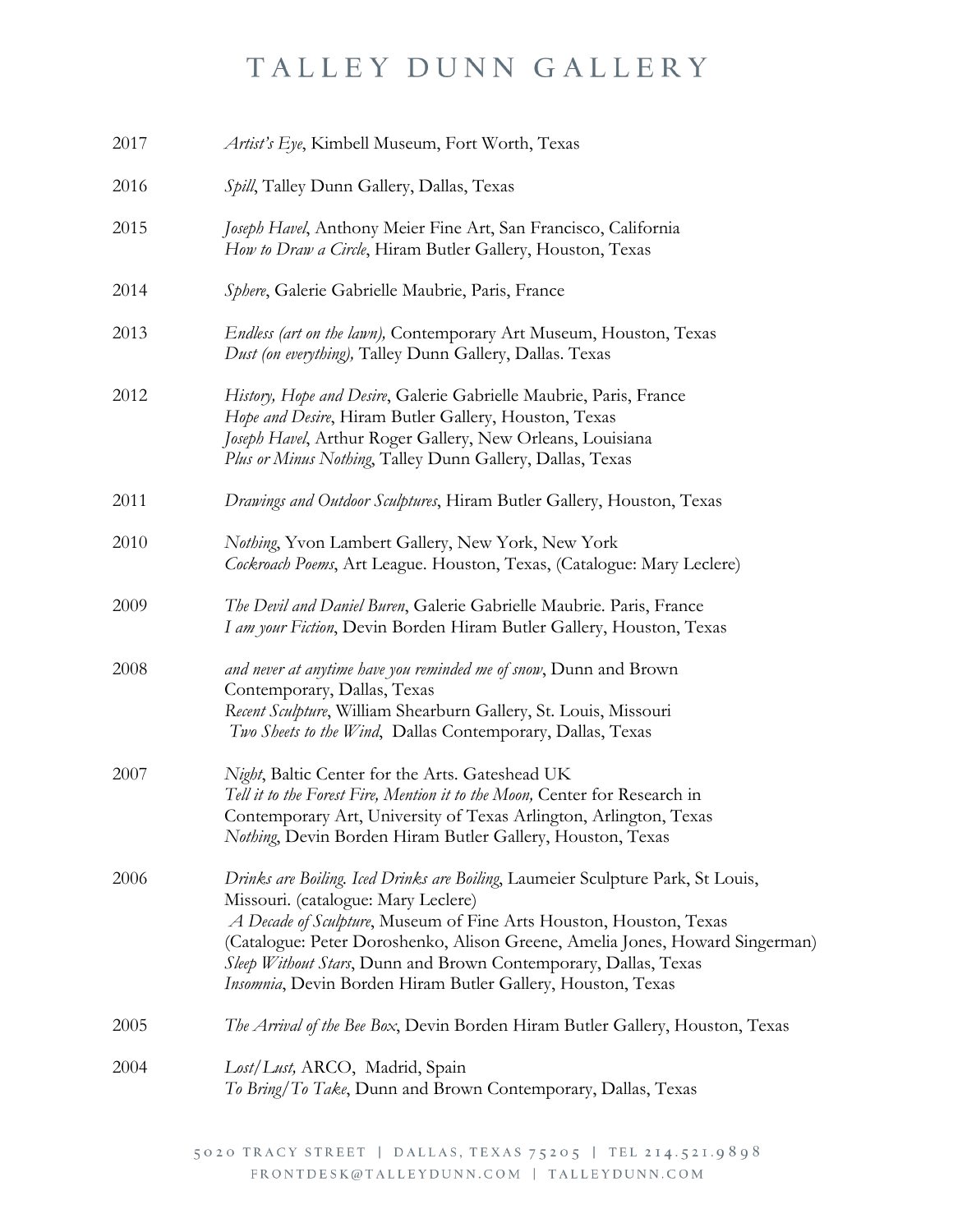| 2003 | Desire with Lumps, Devin Borden Hiram Butler Gallery, Houston, Texas<br>Toy, Dream, Rest, Dunn and Brown Contemporary, Dallas, Texas<br>Le Jen du Travailleur, Galerie Gabrielle Maubrie, Paris, France                                                                                                                                                                                                                |
|------|------------------------------------------------------------------------------------------------------------------------------------------------------------------------------------------------------------------------------------------------------------------------------------------------------------------------------------------------------------------------------------------------------------------------|
| 2002 | Desire, Palais de Tokyo, Paris, France                                                                                                                                                                                                                                                                                                                                                                                 |
| 2001 | One Dozen Veils, Dunn and Brown Contemporary. Dallas, Texas<br>Daydream Nation, Galerie Gabrielle Maubrie. Paris, France<br>Lost, Devin Borden Hiram Butler Gallery. Houston, Texas                                                                                                                                                                                                                                    |
| 2000 | Joseph Havel: New Sculpture, Devin Borden Hiram Butler Gallery, Houston,<br>Texas                                                                                                                                                                                                                                                                                                                                      |
| 1999 | Lost: Shirt Labels, Nothing Photographs, Dream Drawings, Galveston Art<br>Center, Galveston Texas                                                                                                                                                                                                                                                                                                                      |
| 1998 | Woolen Lover, Devin Borden Hiram Butler Gallery, Houston, Texas                                                                                                                                                                                                                                                                                                                                                        |
| 1997 | Joseph Havel, INOVA, University of Wisconsin Milwaukee Art Museum.<br>Milwaukee, Wisconsin<br>Joseph Havel, Center for Curatorial Studies Museum, Bard College. Annandale<br>on the Hudson, New York<br>Commun, Galerie Gabrielle Maubrie, Paris, France (Catalogue: Jerome Sans)<br>Joseph Havel: New Drawings, Devin Borden Hiram Butler Gallery, Houston,<br>Texas<br>Weather, Barry Whistler Gallery, Dallas Texas |
| 1996 | Joseph Havel, Huntington Beach Art Center, Huntington Beach, California<br>(Catalogue: Peter Doroshenko, David Pagel)                                                                                                                                                                                                                                                                                                  |
|      | Joseph Havel, Sonos Center for Contemporary Art (Contemporary Art Museum).<br>Kiev, Ukraine                                                                                                                                                                                                                                                                                                                            |
| 1995 | Joseph Havel: Present, Devin Borden Hiram Butler Gallery, Houston, Texas<br>Corps Blanc: Joseph Havel, Barry Whistler Gallery, Dallas, Texas<br>Joseph Havel, Blue Star Art Space, University of Texas, San Antonio Satellite Art<br>Space, San Antonio, Texas                                                                                                                                                         |
| 1994 | Joseph Havel: Sculpture/New Bronzes, Barry Whistler Gallery, Dallas, Texas                                                                                                                                                                                                                                                                                                                                             |
| 1992 | Joseph Havel: New Bronze and Mixed Media Sculpture, Linda Farris Gallery,<br>Seattle, Washington<br>Joseph Havel: Recent Sculpture, Davis McClain Gallery, Houston, Texas                                                                                                                                                                                                                                              |
| 1991 | Joseph Havel: Recent Sculpture, Barry Whistler Gallery, Dallas, Texas                                                                                                                                                                                                                                                                                                                                                  |
| 1989 | Joseph Havel: Sculpture and Drawings, Barry Whistler Gallery, Dallas, Texas<br>Introductions 89, Davis McClain Gallery. Houston, Texas                                                                                                                                                                                                                                                                                 |
|      | 5020 TRACY STREET   DALLAS, TEXAS 75205   TEL 214.521.9898<br>FRONTDESK@TALLEYDUNN.COM   TALLEYDUNN.COM                                                                                                                                                                                                                                                                                                                |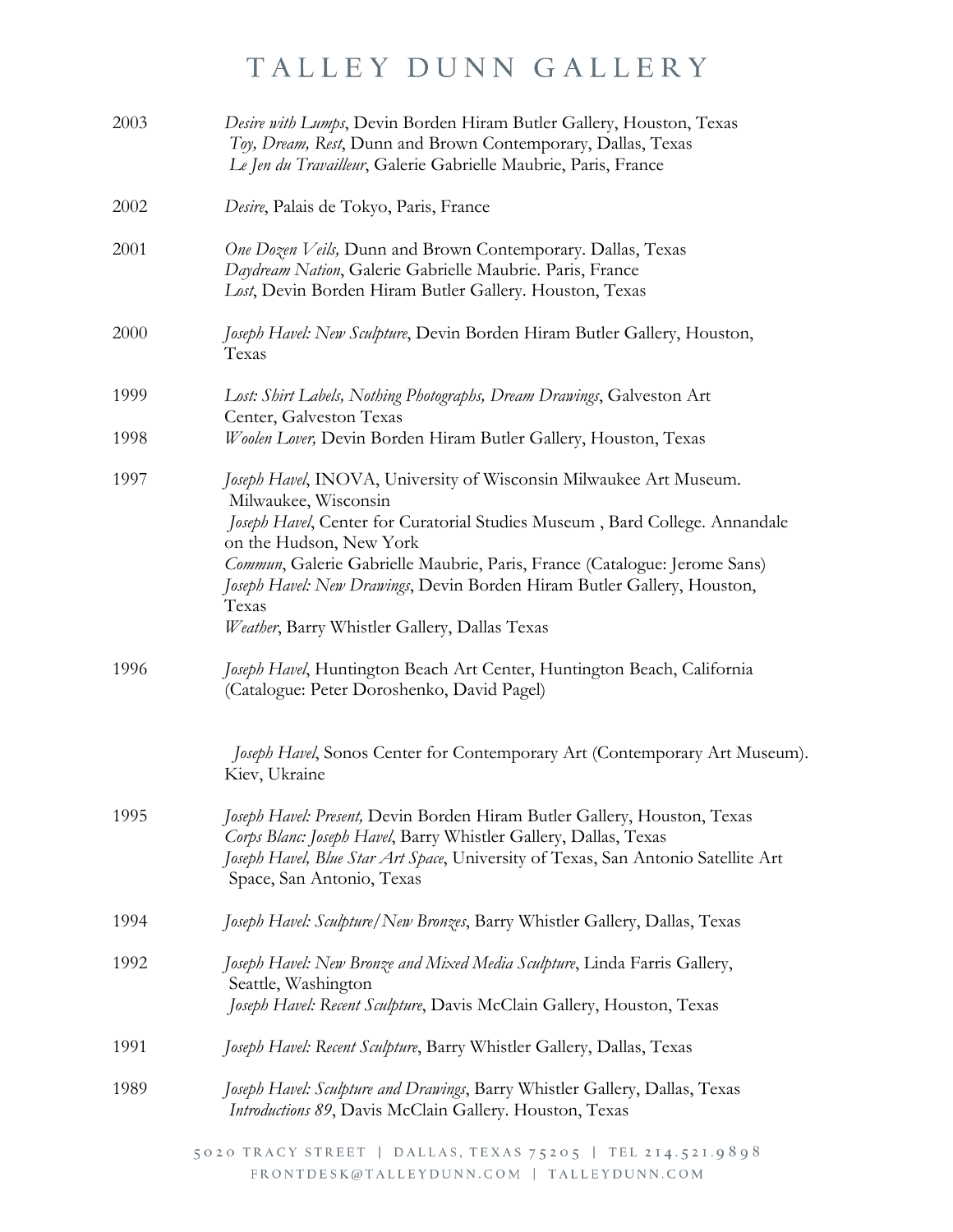| 1987 | Joseph Havel: Sculpture, DW Gallery, Dallas, Texas<br>Joseph Havel: Sculpture, Southwest Texas State University, San Marcos, Texas |
|------|------------------------------------------------------------------------------------------------------------------------------------|
| 1986 | Joseph Havel: House, 500X Gallery, Dallas, Texas                                                                                   |
| 1985 | Joseph Havel: Ceramic Sculptures, Texas A&M University Commerce,<br>Commerce, Texas                                                |
| 1984 | <i>Landscapes</i> , 500X Gallery, Dallas, Texas                                                                                    |

### **Selected Group Exhibitions**

| 2021 | Drawings from the Pompidou; donation Florence and Daniel Guerlain, Pushkin<br>Museum of Art, Moscow, Russia                                                                                                                                                                                                                                                                                   |
|------|-----------------------------------------------------------------------------------------------------------------------------------------------------------------------------------------------------------------------------------------------------------------------------------------------------------------------------------------------------------------------------------------------|
| 2020 | The Peter Marzio Years, Museum of Fine Arts Houston, Texas<br>Static, Hiram Butler Gallery, Houston, Texas<br>True North, Heights Boulevard, Houston, Texas (Catalogue)<br>Art in the Time of Empathy, Arthur Roger Gallery, New Orleans, Louisiana<br>The Many Faces of Bill, Edwin Edlin Gallery, New York, New York<br>Summertime Blues, Anthony Meier Fine Art. San Francisco, California |
| 2019 | The Last Picture Show, Galerie Gabrielle Maubrie, Paris, France<br>Place, Hiram Butler Gallery, Houston, Texas<br>Permanent Collection, Menil Collection, Houston, Texas                                                                                                                                                                                                                      |
| 2018 | Four Rooms, Hiram Butler Gallery, Houston Texas                                                                                                                                                                                                                                                                                                                                               |
| 2017 | Silos, Houston Sculpture Month, Houston, Texas                                                                                                                                                                                                                                                                                                                                                |
| 2016 | Prove it All Night, Capital Street Gallery. Houston, Texas<br>The Art of Found Objects, Kingwood Gallery, Lone Star College, Kingwood,<br>Texas                                                                                                                                                                                                                                               |
| 2015 | Destination Unknown, Talley Dunn Gallery, Dallas, Texas<br>Sevres Outdoor, Sevres Cite de Ceramique, Paris France                                                                                                                                                                                                                                                                             |
| 2014 | The Art of Not Making, Galleri Jonas Kleerup, Stockholm, Sweden                                                                                                                                                                                                                                                                                                                               |
| 2013 | Donation Florence et Daniel Guerlain, Centre Pompidou. Paris, France<br>(Catalogue)<br>It's a Surreal Thing: The Temptation of Objects, Sheldon Museum of Art. Lincoln,<br>Nebraska                                                                                                                                                                                                           |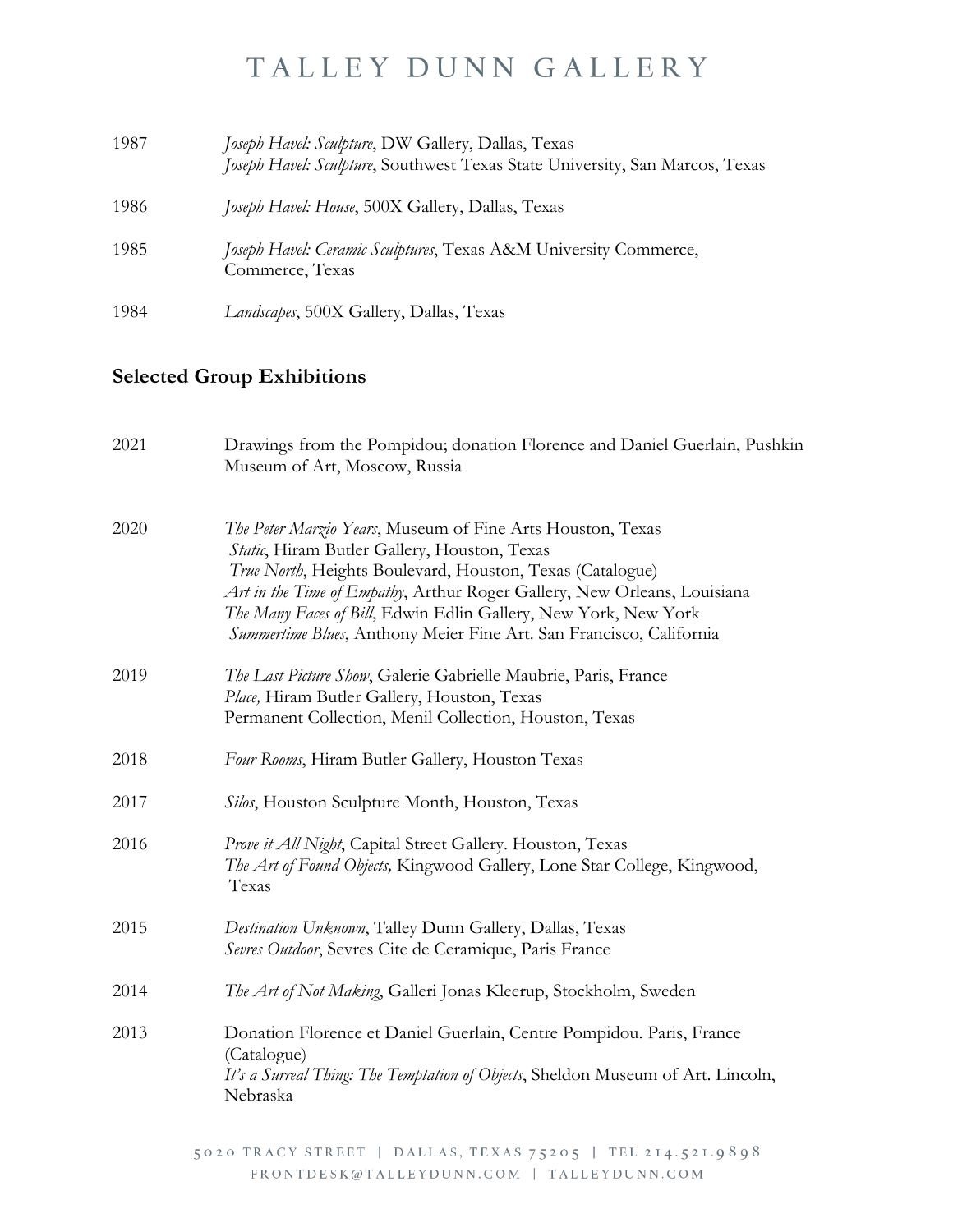|      | The Fabricated Object, Summaria Lunn Gallery, London, UK<br>Art Protects, Yvon Lambert, Paris, France<br>The Fabricated Object, Ha Gamale, Pretegarde, Norway<br>Do It, Alabama Song, Houston, Texas<br>The Abstract Impulse, Museum of Fine Arts Houston, Houston, Texas<br>Ex Libris, Talley Dunn Gallery, Dallas Texas                                                                                                                                                                     |
|------|-----------------------------------------------------------------------------------------------------------------------------------------------------------------------------------------------------------------------------------------------------------------------------------------------------------------------------------------------------------------------------------------------------------------------------------------------------------------------------------------------|
| 2012 | Library as Memory, Galerie Gabrielle Maubrie, Paris, France                                                                                                                                                                                                                                                                                                                                                                                                                                   |
| 2011 | The Unbearable Lightness of Being, Yvon Lambert New York, New York<br>The Dining Room Project, The Kansas City Jewish Museum. Kansas City,<br>Missouri<br>Play Time, Yvon Lambert. New York, New York                                                                                                                                                                                                                                                                                         |
| 2010 | On Mondrian, Devin Borden Hiram Butler Gallery, Houston, Texas<br>Floor Plan, Dunn and Brown Gallery. Houston, Texas                                                                                                                                                                                                                                                                                                                                                                          |
| 2009 | Dress Codes, Katonah Museum of Art, Katonah, New York<br>The Moon, Museum of Fine Arts Houston, Houston, Texas<br>Word Play, William Shearburn Gallery, St Louis, Missouri<br>Horizons, Devin Borden Hiram Butler Gallery, Houston, Texas                                                                                                                                                                                                                                                     |
| 2008 | Golden Rain, Ha Gamale Pretegarde and Stavanger 2008, Ergoya Lighthouse,<br>Norway<br>Material Culture, Fort Worth Contemporary Arts at Texas Christian University,<br>Fort Worth, Texas<br>Futurotextiel, Broelmuseum. Kortrijk, Belgium<br>The Florence and Daniel Guerlain Collection: Select Drawings, French Embassy.<br>New York, New York. (Catalogue<br>Des Coiffes, De Coiffent, Galerie Gabrielle Maubrie. Paris France                                                             |
| 2007 | <i>Amistad</i> , Museo de Arte Modern Del Peru. Trujillo, Peru (Catalogue)<br>Simple Truths, Bradbury Gallery Arkansas State University. Jonesboro, Arkansas<br>Drawing Inside Out, Lawndale Art Center. Houston, Texas<br>Lone Star Exhibition, National Museum. Lima, Peru (Catalogue)<br>Size Matters, Museum of Fine Arts Houston, Houston, Texas<br>Everything, Dunn and Brown Contemporary, Dallas, Texas<br>Contemporary Art Houston, Museum of Fine Arts, Shanghai, China (catalogue) |
| 2005 | Double Visions, The Old Jailhouse Museum, Albany, Texas<br>Texas Visions: The Barrett Collection, Meadows Museum of Fine Art, Dallas,<br>Texas<br>Money, Baby! Artadia, Diverse Works, Houston, Texas                                                                                                                                                                                                                                                                                         |
| 2004 | Borderlands: Objects and Identity, El Paso Museum of Art, El Paso, Texas<br>5 Years SMAK, Stedelijk Museum Voor Actuele Kunst. Ghent, Belgium<br>Around the World in Forty Years: Selected Sculpture From the Art in Embassy                                                                                                                                                                                                                                                                  |
|      | 5020 TRACY STREET   DALLAS, TEXAS 75205   TEL 214.521.9898<br>FRONTDESK@TALLEYDUNN.COM   TALLEYDUNN.COM                                                                                                                                                                                                                                                                                                                                                                                       |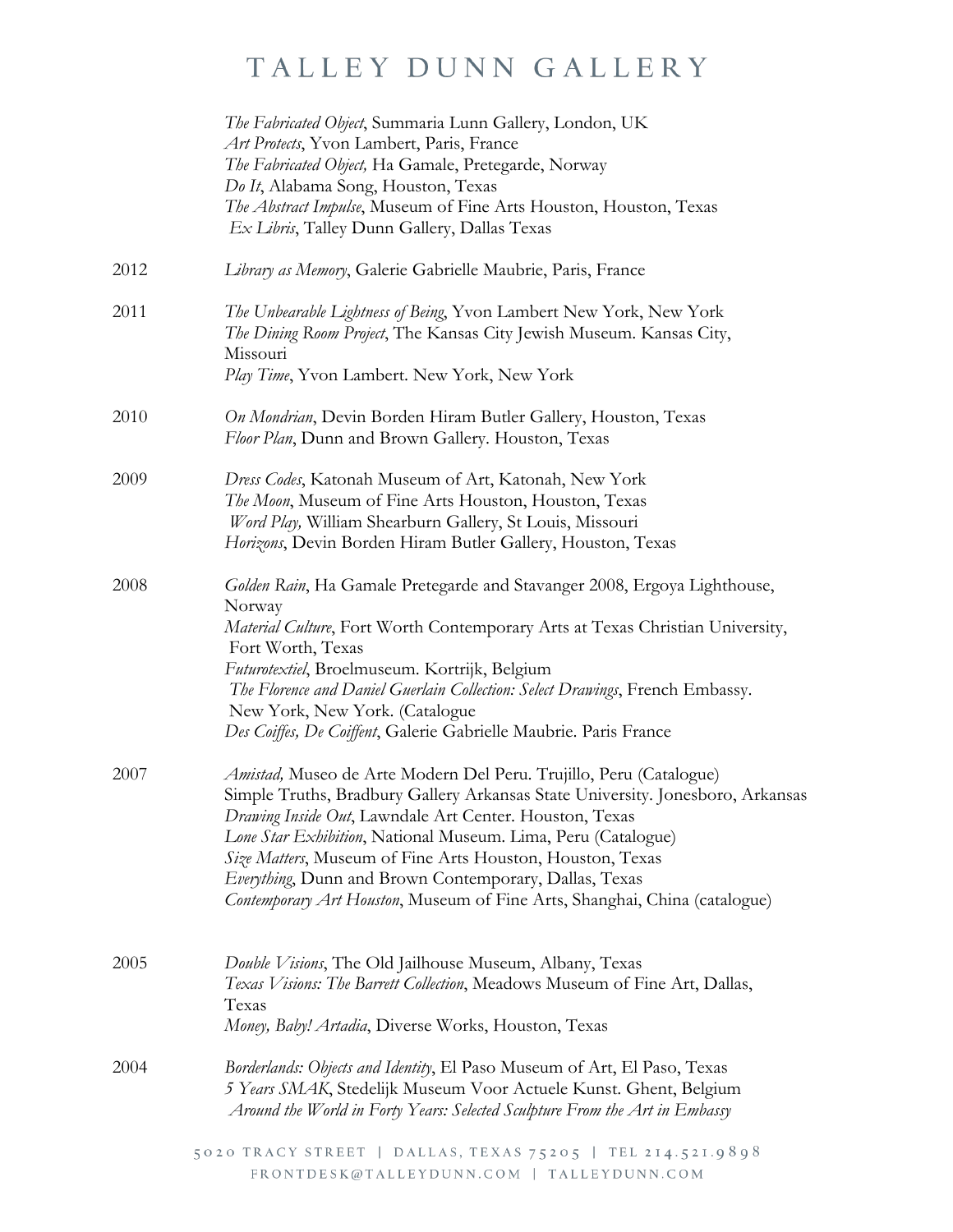|      | Program, Department of State, Washington DC<br>Whiteness, a Wayward Construction, University of Virginia Museum of Art,<br>Charlottesville, Virginia<br>Objects of Our Desire: Sculpture from the Sheldon, Sheldon Memorial Art<br>Museum, University of Nebraska, Lincoln, Nebraska<br>5th Anniversary Exhibition, Dunn and Brown Contemporary, Dallas, Texas<br>Patron's Choice: The Silver Anniversary of the Museum Collectors, Museum of<br>Fine Arts Houston, Houston, Texas<br>Whiteness, a Wayward Construction, Laguna Museum, Laguna Beach,<br>California (Catalogue: Tyler Stallings, Ken Gonzales-Day, Amelia Jones, David<br>Roediger<br>Joseph Havel/Richard Serra: Works on Paper, Devin Borden Hiram Butler<br>Gallery, Houston, Texas                                                                                                                                                                            |
|------|-----------------------------------------------------------------------------------------------------------------------------------------------------------------------------------------------------------------------------------------------------------------------------------------------------------------------------------------------------------------------------------------------------------------------------------------------------------------------------------------------------------------------------------------------------------------------------------------------------------------------------------------------------------------------------------------------------------------------------------------------------------------------------------------------------------------------------------------------------------------------------------------------------------------------------------|
| 2003 | Joining/Collage, Devin Borden Hiram Butler Gallery, Houston, Texas<br>White Hot, Devin Borden Hiram Butler Gallery, Houston, Texas<br>Flip, Dunn and Brown Contemporary, Dallas, Texas<br>25th Anniversary, 500X Gallery, Dallas Texas<br>Contemporary Texas Artists in France, Art in Embassies Program, US Embassy,<br>Residence Weber, Paris, France (Catalogue: Jeanne L. Phillips)                                                                                                                                                                                                                                                                                                                                                                                                                                                                                                                                           |
| 2002 | Escape from the Vault: the Contemporary Museum's Collection Breaks Out,<br>Contemporary Museum Honolulu, Honolulu, Hawaii<br>110 Years: The Permanent Collection, Fort Worth Modern Art Museum,<br>Fort Worth, Texas (Catalogue: Michael Auping)<br>Labrynths, Devin Borden Hiram Butler Gallery, Houston, Texas<br>"Burning Desires: Acquisitions 1997-2001" El Paso Museum. El Paso, Texas<br>"New Directions in Contemporary Art" Eisentrager-Howard Gallery, Department<br>of Art and Art History, University of Nebraska. Lincoln, Nebraska<br>"Made in the USA" Devin Borden Hiram Butler Gallery. Houston, Texas<br>"Monochrome, Mostly " Arlington Museum of Art. Arlington, Texas<br>"Line" Devin Borden Hiram Butler Gallery. Houston, Texas<br>"Domestic Artists Transforming the Everyday" Arlington Museum of Art.<br>Arlington, Texas<br>"Systems, Order, Nature" Devin Borden Hiram Butler Gallery. Houston, Texas |
| 2001 | The Draftsman's Colors: Fourteen New Acquisitions from Johns to Chong, Whitney Museum<br>of American Art, New York, New York<br>Inside and Out: Contemporary Sculpture and Vidéo, Bass Museum of Art, Miami, Florida<br>Black and White and a Little Bit of Color, The Contemporary Museum, Honolulu,<br>Hawaii<br>Phoenix Triennial, Phoenix Art Museum, Phoenix, Arizona (catalogue: Beverly<br>Adams and Brady Roberts)<br>Space: Sculptors Drawings, Drawings About Sculpture, Museum of Fine Arts<br>Houston, Houston, Texas                                                                                                                                                                                                                                                                                                                                                                                                 |
| 2000 | Whitney Biennial, Whitney Museum of American Art, New York, New York<br>(Catalogue)                                                                                                                                                                                                                                                                                                                                                                                                                                                                                                                                                                                                                                                                                                                                                                                                                                               |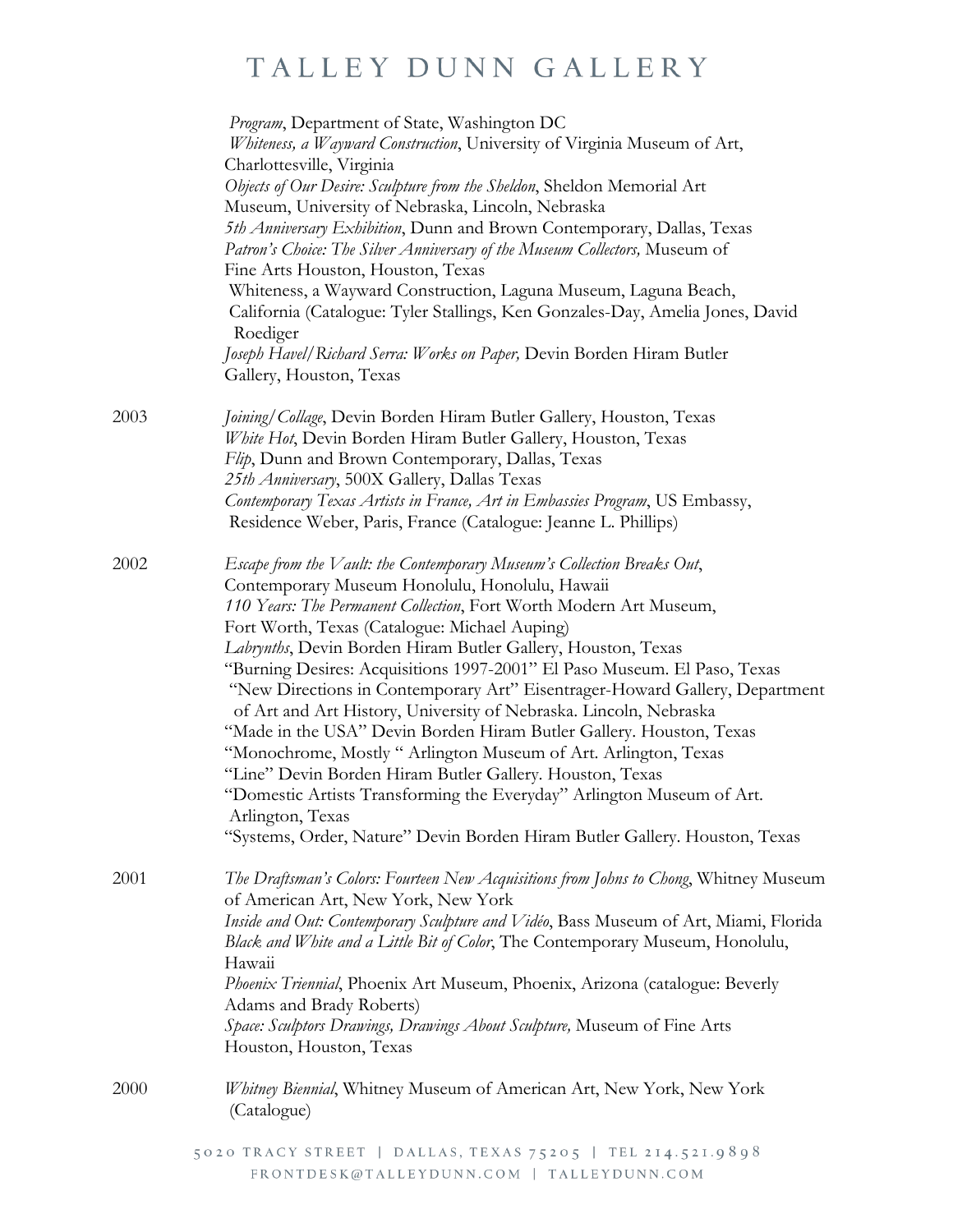|      | Showroom, The Arts Center of the Capital Region, Troy, New York<br>Crossing State Lines, Museum of Fine Arts Houston, Houston, Texas<br>(Catalogue: Alison de Lima Greene)<br>Eight from Texas, Arthur Roger Gallery, New Orleans, Louisiana<br>Leandro Erlich, Terrell James, Joseph Havel, Dean Ruck, the Old Jail House Museum,<br>Albany, Texas<br>Vernon Fisher, Terrell James, Joseph Havel, Dean Ruck: Drawings, Devin Borden Hiram<br>Butler Gallery, Houston, Texas                                                                                                                                                                                                                                                 |
|------|------------------------------------------------------------------------------------------------------------------------------------------------------------------------------------------------------------------------------------------------------------------------------------------------------------------------------------------------------------------------------------------------------------------------------------------------------------------------------------------------------------------------------------------------------------------------------------------------------------------------------------------------------------------------------------------------------------------------------|
| 1999 | On the Ball: The Sphere in Contemporary Art, DeCordova Museum, Lincoln,<br>Massachusetts<br>House of Sculpture, Modern Museum of Fort Worth, Fort Worth, Texas<br>House of Sculpture, Museo de Arte Contemporaneo de Monterrey, Mexico<br>Texas Draws, Contemporary Art Museum Houston, Houston, Texas<br>Arbeiten auf Papier, Galerie Rohloff, Karlsruhe, Germany<br>Some Kind of Wonderful: Part I, Barry Whistler Gallery, Dallas, Texas<br>Street Life, Project Row Houses. Houston, Texas<br>First Decade: Highlights from the Contemporary Museums Collection, Contemporary Museum,<br>Honolulu, Hawaii<br>The Xmas Project, Kent Gallery, New York, New York<br>New Acquisitions, Dallas Museum of Art, Dallas, Texas |
| 1998 | Interactions: Mark Gomes, Joseph Havel, Lisa Ludwig, Susan Scheble, Freedman Gallery,<br>Center for the Arts at Albright College, Reading, Pennsylvania<br>(Catalogue: Christopher Young)<br>Visions, Barry Whistler Gallery, Dallas, Texas                                                                                                                                                                                                                                                                                                                                                                                                                                                                                  |
| 1997 | Landscape-the Pastoral to the Urban, The Center for Curatorial Studies, Museum, Bard<br>College, Annandale on the Hudson, New York<br>Works on Paper, Barry Whistler Gallery, Dallas, Texas<br>American Images: The SBC Collection of Twentieth Century Art, Museum of Fine<br>Arts Houston, Houston, Texas<br>Serial Imagery, Barry Whistler Gallery, Dallas, Texas                                                                                                                                                                                                                                                                                                                                                         |
| 1996 | Three Visions, El Centroids Cultural Borges, Buenos Aires, Argentina<br>Shopping, Deitch Projects. New York, New York, (Catalogue: Jerome Sans)<br>Shirts and Skins: Absence and Presence in Contemporary Art, Contemporary<br>Art Museum, Honolulu, Hawaii                                                                                                                                                                                                                                                                                                                                                                                                                                                                  |
| 1995 | Das Pop, Donna Beam Gallery at the University of Nevada. Las Vegas, Nevada.<br>(Catalogue: Dave Hickey)<br>Evocative Objects, Arlington Museum of Art, Arlington, Texas<br>Twentieth Century American Sculpture at the White House, The First Lady's<br>Garden, White House, Washington D.C. (Catalogue: Peter Marzio)                                                                                                                                                                                                                                                                                                                                                                                                       |
|      | 5020 TRACY STREET   DALLAS, TEXAS 75205   TEL 214.521.9898<br>FRONTDESK@TALLEYDUNN.COM   TALLEYDUNN.COM                                                                                                                                                                                                                                                                                                                                                                                                                                                                                                                                                                                                                      |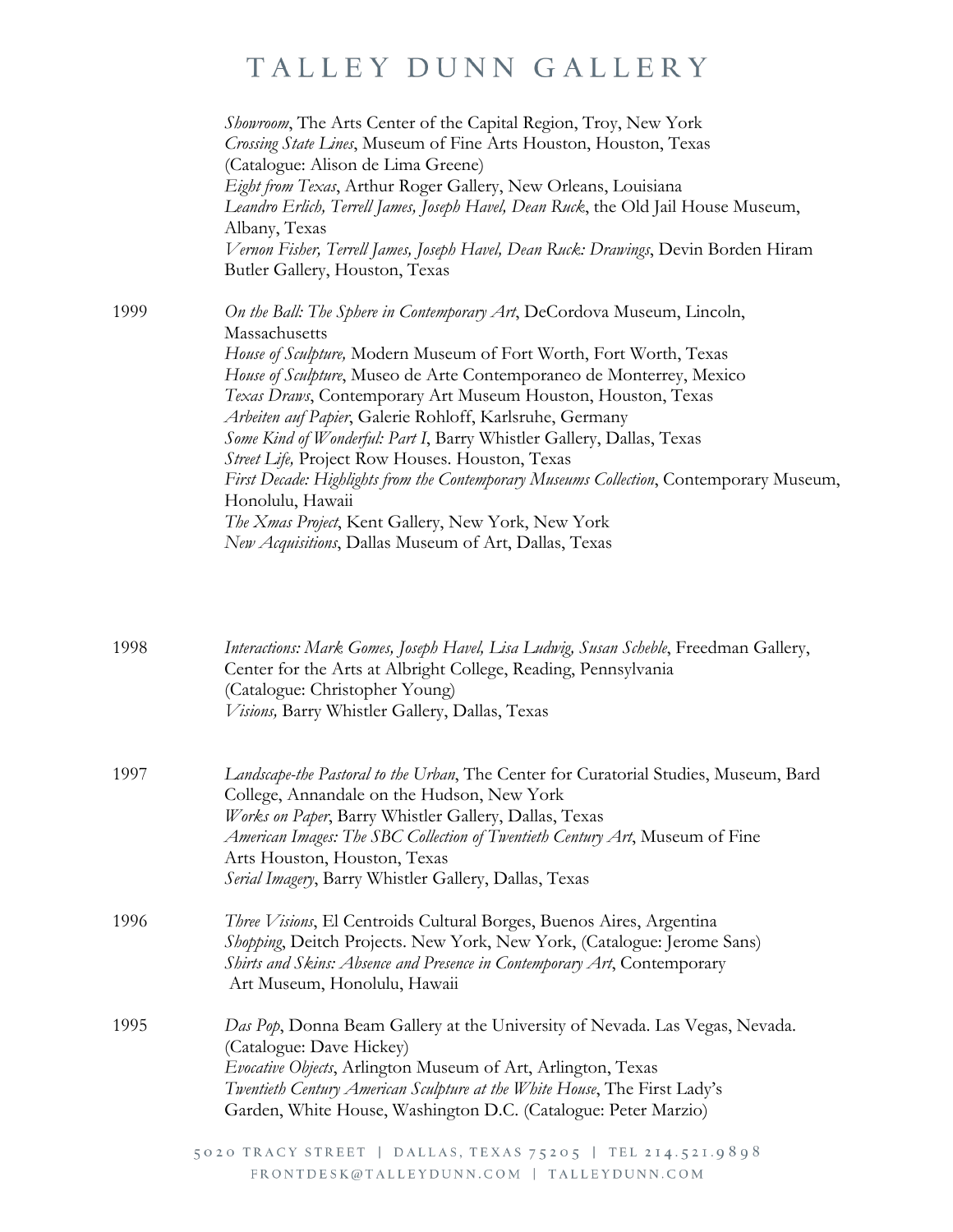|      | Joseph Havel and Lisa Ludwig: Material Differences, Galveston Art Center, Galveston,<br>Texas<br>Joseph Havel/George Stoll/Meg Webster, Devin Borden Hiram Butler Gallery, Houston,                                                                                                                                                                                                                                                                                                                                                                                           |
|------|-------------------------------------------------------------------------------------------------------------------------------------------------------------------------------------------------------------------------------------------------------------------------------------------------------------------------------------------------------------------------------------------------------------------------------------------------------------------------------------------------------------------------------------------------------------------------------|
|      | Texas<br>Genesis in Fire: Works from Green Mountain Foundry, Glassell School of Art,<br>Museum of Fine Arts Houston, Houston, Texas. (Catalogue: Alison de Lima<br>Greene)                                                                                                                                                                                                                                                                                                                                                                                                    |
| 1994 | Uncommon Objects, Barry Whistler Gallery, Dallas, Texas<br>Private Identity, Public Conscience: Works from the Collection, Museum of Fine<br>Arts Houston, Houston, Texas<br>Drawings, Barry Whistler Gallery, Dallas, Texas                                                                                                                                                                                                                                                                                                                                                  |
| 1993 | 3D Rupture: Dave Darraugh, Sharon Engelstein, Joseph Havel, and Annette<br>Lawrence, Contemporary Arts Museum Houston, Houston, Texas<br>Texas Contemporary: Acquisitions of the 90s, Museum of Fine Arts. Houston,<br>Texas<br>Summer Selections, Barry Whistler Gallery, Dallas, Texas<br>Sculptors and Paper, Devin Borden Hiram Butler Gallery, Houston, Texas<br>Light, Barry Whistler Gallery, Dallas, Texas<br>Virgil Grotfeldt/Joseph Havel/James Surls, Devin Borden Hiram Butler Gallery,<br>Houston, Texas<br>Small Wonders, Barry Whistler Gallery, Dallas, Texas |
| 1992 | Urban/Suburban, Arlington Museum of Art, Arlington, Texas<br>Thirty Prints, Barry Whistler Gallery, Dallas, Texas<br>Out of Bounds: Contemporary Sculpture Takes Shape, Museum of Fine Arts<br>Houston, Houston, Texas<br>Re: Creation, Re-Creation, Recreation: Art from Found Objects, Laguna Gloria<br>Art Museum, Austin, Texas<br>Vernon Fisher/Joseph Havel/Douglas MacWithey, Barry Whistler Gallery, Dallas,<br>Texas                                                                                                                                                 |
| 1991 | The State I'm In: Texas Art, Dallas Museum of Art, Dallas, Texas<br>Material as Message, Glassell School of Art, Museum of Fine Arts Houston,<br>Houston, Texas<br>Ship Shapes: An Exhibition Celebrating the Texas Seaport Museum, Galveston<br>Art Center, Galveston, Texas<br>An Anniversary Exhibition, Barry Whistler Gallery. Dallas, Texas                                                                                                                                                                                                                             |
| 1990 | Ordinary as Extraordinary/Object as Subject, Galveston Art Center, Galveston,<br>Texas<br>Multiples, Davis McClain Gallery, Houston, Texas                                                                                                                                                                                                                                                                                                                                                                                                                                    |
| 1989 | Another Reality, Hooks Epstein Gallery, Houston, Texas. (Catalogue: Surpik<br>Angelini, Burt Long, Thomas McEvilley). Other venues-Arkansas Art Center,<br>Little Rock, Arkansas and McNay Museum. San Antonio, Texas<br>A Century of Sculpture in Texas: 1889-1989, Archer M. Huntington Gallery at the                                                                                                                                                                                                                                                                      |
|      | 5020 TRACY STREET   DALLAS, TEXAS 75205   TEL 214.521.9898<br>FRONTDESK@TALLEYDUNN.COM   TALLEYDUNN.COM                                                                                                                                                                                                                                                                                                                                                                                                                                                                       |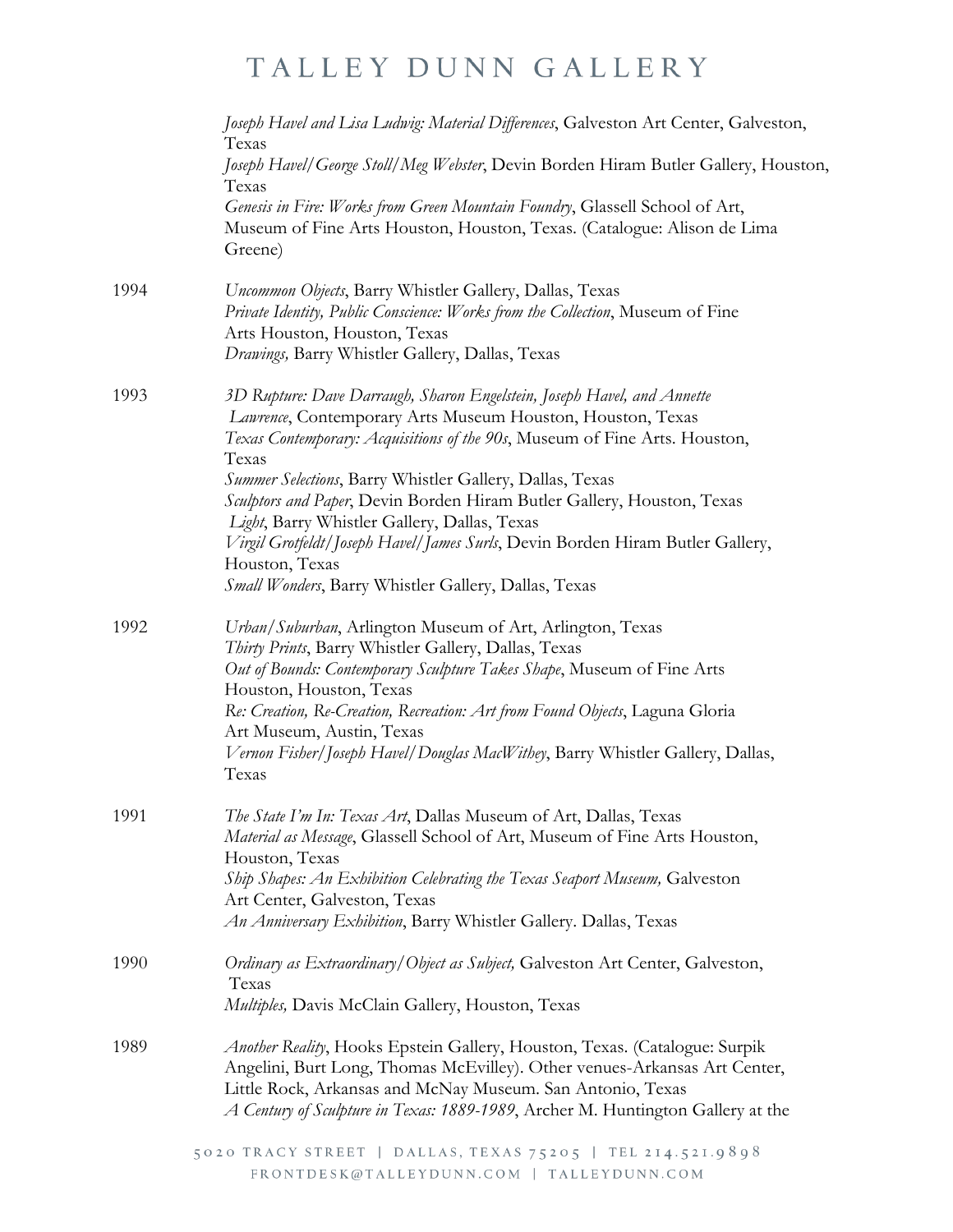|      | University of Texas. Austin, Texas (Catalogue)<br>Works on Paper, Barry Whistler Gallery, Dallas, Texas<br>The Artist's Eye, Diverse Works, Houston, Texas<br>Tracking Information: Drawings by Sculptors, Amarillo Arts Center, Amarillo,<br>Texas |
|------|-----------------------------------------------------------------------------------------------------------------------------------------------------------------------------------------------------------------------------------------------------|
| 1988 | Joseph Havel Sculpture/Michael Miller Paintings, Barry Whistler Gallery, Dallas,<br>Texas<br>X500X: A Tenth Anniversary Exhibition, 500X Gallery, Dallas, Texas                                                                                     |
| 1987 | Found, Diverse Works, Houston, Texas                                                                                                                                                                                                                |
| 1986 | 3 Sculptors: Francis Bagley, Linnea Glatt, Joseph Havel, Austin College,<br>Sherman, Texas<br>Art in the Metroplex, Texas Christian University, Fort Worth, Texas                                                                                   |
| 1985 | Four Sculptors, College of the Mainland, Texas City, Texas                                                                                                                                                                                          |
| 1984 | Nine Sighted: Clay Sculpture in Texas, Midtown Art Center, Houston, Texas                                                                                                                                                                           |
| 1983 | Showdown: Perspectives on the Southwest, The Sculpture Center. New York,<br>New York, (Catalogue)<br>Houston Showdown, Diverse Works. Houston, Texas                                                                                                |
| 1982 | Texas Sculptors Invitational, Pensacola Community College, Pensacola, Florida                                                                                                                                                                       |
| 1981 | Large Scale, Wichita Museum of Art, National Council on Education in the<br>Ceramic Arts, Wichita, Kansas                                                                                                                                           |
| 1979 | MFA Exhibit, Zollar Gallery, Pennsylvania State University, State College<br>Pennsylvania                                                                                                                                                           |
| 1976 | BFA Exhibition, University West Bank Union Galleries, University of Minnesota,<br>Minneapolis, Minnesota                                                                                                                                            |

#### **Selected Biography**

2020 Glentzer, Molly. "Artist Joseph Havel Seeks the Profound with Feathered Friend". Houston Chronicle August 30 Havel, Joseph, Leclere, Mary, Harren, Natalie. "Fellow Feeling: A Discussion of the Core Program at the Museum of Fine Arts Houston". Art & Education. June 2020 Glentzer, Molly. "Houston outdoor sculpture show reveals more than art". Houston Chronicle. April 30 Bomar, Katy. "Eight New Sculptures in Wide Open Space". Houstonia. May 4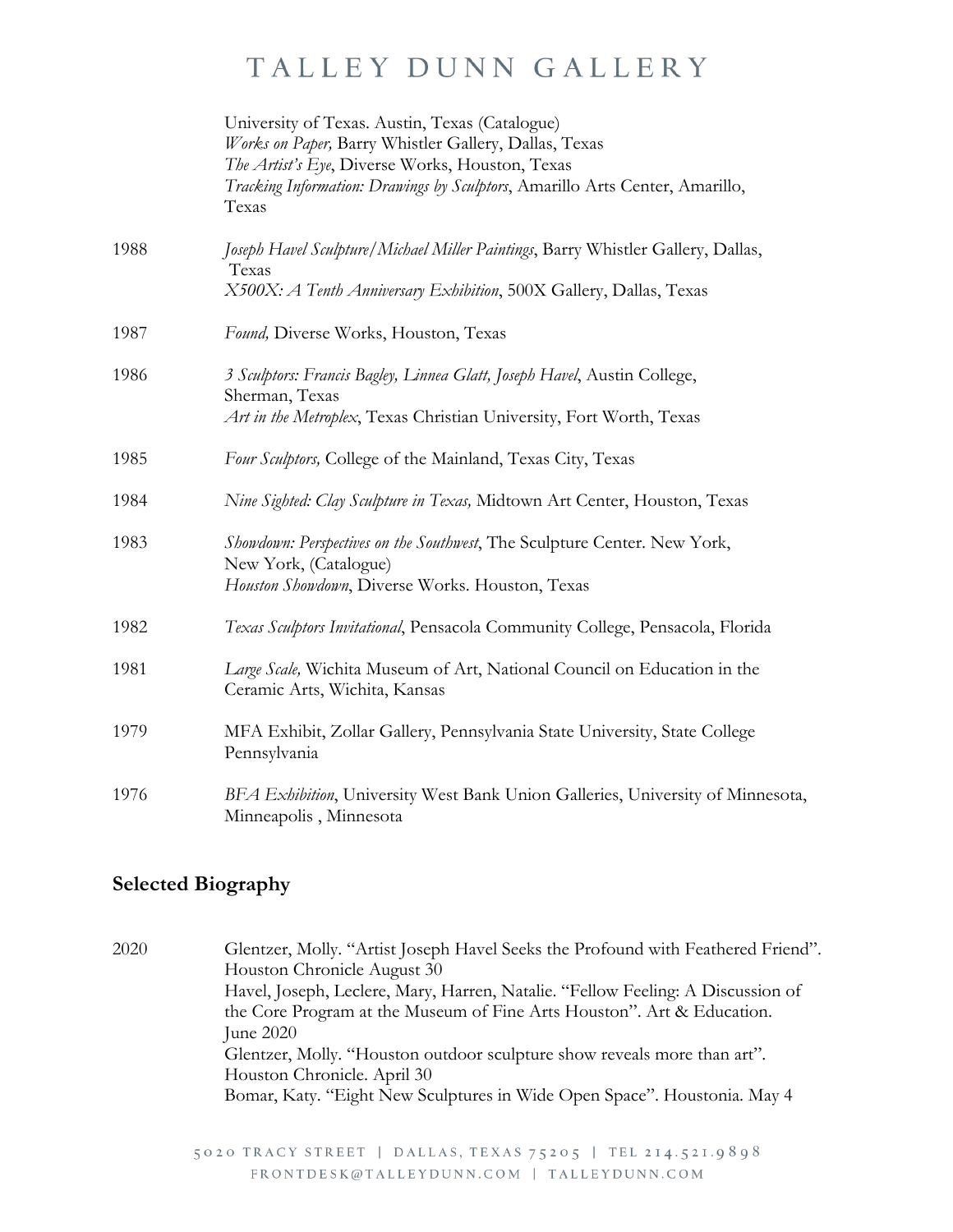|      | Doroshenko, Peter. "A Conversation with Joseph Havel". Dallas Contemporary<br>DC From Home                                                                                                         |
|------|----------------------------------------------------------------------------------------------------------------------------------------------------------------------------------------------------|
| 2018 | Glentzer, Molly. "Glassell School of Art Opens it's New Factory of Creativity."<br>Houston Chronicle. May 17                                                                                       |
| 2017 | Glentzer, Molly. "Sculptors Transform Imposing Silos Into Art Installations."<br>Houston Chronicle. November 7                                                                                     |
|      | Knudson, Rainey and Christina Rees. "A Conversation about Art and Silos."<br>Glasstire. October 30                                                                                                 |
|      | Knudson, Rainey and Christina Rees. "Top 5" Glasstire. October 19                                                                                                                                  |
| 2016 | Alvarez, Olivia Flores. "Sculpture Month Joins the City's Arts Festival Lineup".<br>Houston Press, October 10                                                                                      |
|      | Granberry, Michael. "Minus Cats and Parrot Joseph Havel Headlines this Month."<br>Dallas Morning News. January 8.                                                                                  |
|      | Gordy, Shelby. "Full Circle: Joseph Havel Returns to Talley Dunn with Spill."<br>Patron Magazine. January 6.                                                                                       |
| 2015 | Carter, Steve. "An Art Minded Circumstance". Patron Magazine. November                                                                                                                             |
|      | Hammon, Cameron Dezan. "Joseph Havel Profile". Local. September<br>Tommaney, Susie. "Just Trying to Figure Out How to Draw a Circle."                                                              |
|      | Houston Press. August 4                                                                                                                                                                            |
|      | Cheng, Dewitt. "Joseph Havel." Visual Art Source. October                                                                                                                                          |
| 2014 | Corris, Michael. "No Free Reading at Talley Dunn." Glasstire. March 14<br>Granberry, Michael. "Gallery Spotlight: Joseph Havel: "Stacks" at Talley Dunn<br>Gallery". Dallas Morning News, March 14 |
| 2012 | Sakamoto, Carla. "For Which we Stand: Americana in Art." Pages 344-351.<br>Farameh Media: the Curated Collection.                                                                                  |
|      | Ruddick, Tyler. "Joseph Havel Summons the Ghosts of Proust and Freud for a                                                                                                                         |
|      | New Show that Embraces the Messy." Arts and Entertainment. December<br>Glentzer, Molly. "Master Class: Joseph Havel's Blue Period." Houston Chronicle.<br>December 23                              |
|      | Lima, Ben. "Joseph Havel's Materially Rich Nothing at Talley Dunn." D Magazine.<br>February 17.                                                                                                    |
|      | Picard, Marlene. "Joseph Havel" Art LTD. July<br>Mora, Patricia. "Joseph Havel at Talley Dunn". Arts and Culture North Texas                                                                       |
|      | Magazine. February<br>Mora, Patricia. "Joseph Havel at Talley Dunn". Dallas Morning News. February 20                                                                                              |
| 2011 | Petry, Michael. "The Art of Not Making". Pages 84, 107, 124-125.<br>Thames and Hudson LTD.                                                                                                         |
|      | Pepi, Michael. "On Joseph Havel (A Short History of Blankness)." Artwrit.<br>February                                                                                                              |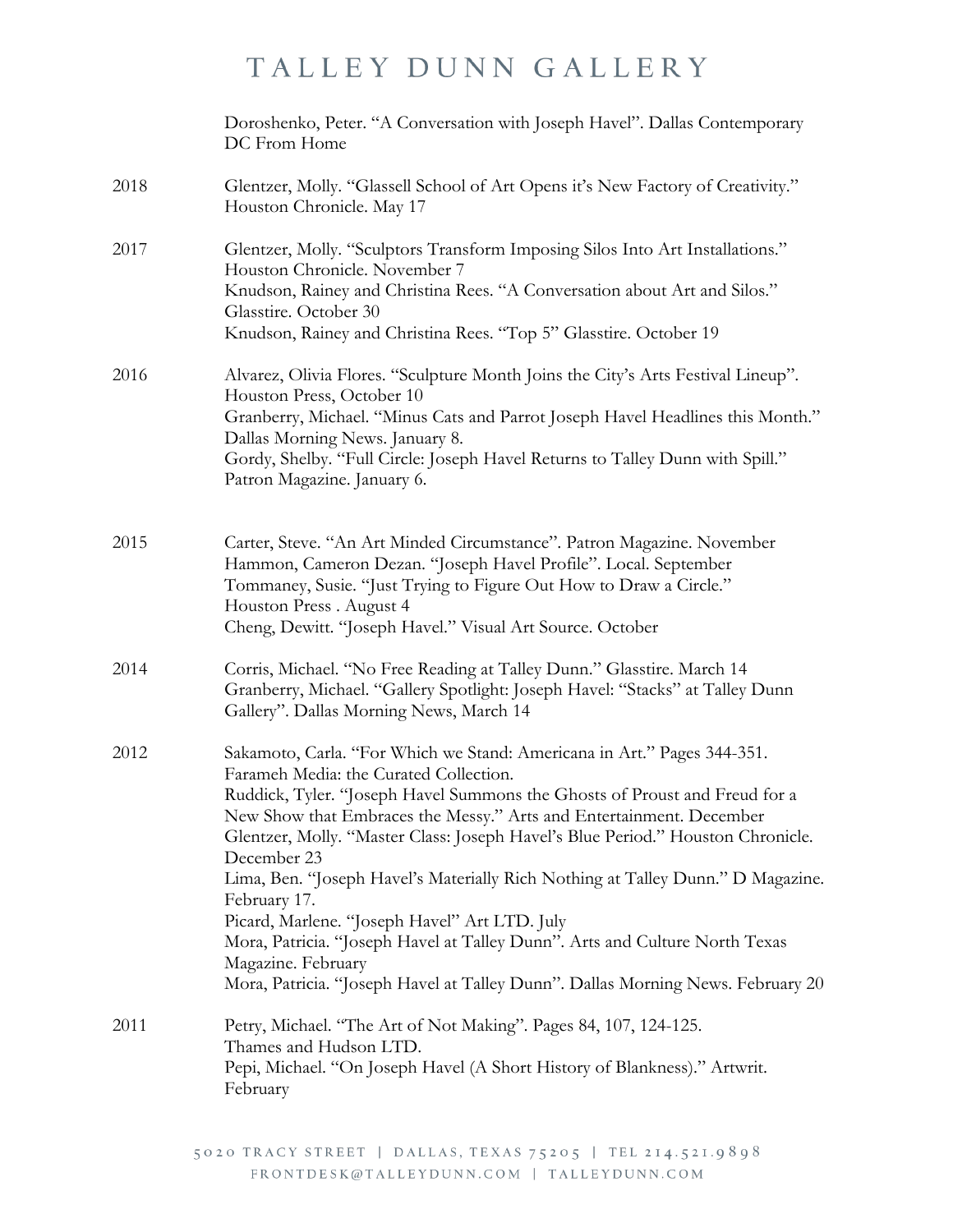| 2010 | Ewing, John. "Joseph Havel, Yvon Lambert, New York." Art Lies issue 67.<br>February-March<br>Heinrich, Will. "Variations of the Void, Sophie Crumb and Joseph Havel." The<br>New York Observer. November 30<br>Brit, Douglas. "Sculptor Joseph Havel Makes Much of Nothing"<br>Houston Chronicle. September 2                                                                                                                                                                                                                                                                                                                                                                                                                                                                                                                                               |
|------|-------------------------------------------------------------------------------------------------------------------------------------------------------------------------------------------------------------------------------------------------------------------------------------------------------------------------------------------------------------------------------------------------------------------------------------------------------------------------------------------------------------------------------------------------------------------------------------------------------------------------------------------------------------------------------------------------------------------------------------------------------------------------------------------------------------------------------------------------------------|
| 2009 | Collard, Jean-Max. "Flag with One Star de Joseph Havel". Les Inrockuptibles<br>No. 688. February 3-9                                                                                                                                                                                                                                                                                                                                                                                                                                                                                                                                                                                                                                                                                                                                                        |
| 2008 | Simbalist, Noah. "Material Culture". Art Lies Issue 59. Summer<br>Bonetti, David. "Everyday Objects Morph into Abstractions".<br>St. Louis Post-Dispatch. May 25                                                                                                                                                                                                                                                                                                                                                                                                                                                                                                                                                                                                                                                                                            |
| 2007 | O'Brian, Titus. "Exhibit Illuminates Books, El Paso Barrio". Star Telegram.<br>March 25<br>Montgomery, Robert. "Joseph Havel". Modern Painters. June<br>Petry, Michael. "Gateshead". Art Lies Issue 55. Fall<br>Spike, John T. "White-Collar Work". Art and Antiques. June<br>Marzio, Peter C. "Joseph Havel: A Decade of Sculpture" Literal: Latin American<br>Voices. Volume 6: 36-39<br>Johnson, Patricia. "Crafted in Bronze". Houston Chronicle. March 25<br>Hughes, Jeffery. "Joseph Havel". Art Papers. May/June<br>Odom, Michael. "Joseph Havel at Museum of Fine Arts Houston". Art Forum.<br>September<br>Greene, Alison de Lima. "Isamu Noguchi: A Sculpture for Sculpture". The Museum<br>of Fine Arts Houston<br>Carlozzi, Annette DeMeo and Baum, Kelly. "Blanton Museum of American Art<br>since 1900". The University of Texas Is at Austin |
| 2005 | Janovy, Karen O. "Sculpture from the Sheldon Memorial Gallery". University of<br>Nebraska Press                                                                                                                                                                                                                                                                                                                                                                                                                                                                                                                                                                                                                                                                                                                                                             |
| 2004 | Hersant, Isabelle. "Joseph Havel: Habitus/Corpus. Ou le Monde Global Habille<br>par l'Esclave Local". Etc. Montreal 66. June/July/August<br>Sanchez, Marisa C. "Non-Places: An Interview with Joe Havel". Art Lies Issue 44.<br>Fall<br>Taylor, Stephanie. "Review: Borderlands: Images, Objects & Identity" Art Lies<br>Issue 42. Spring                                                                                                                                                                                                                                                                                                                                                                                                                                                                                                                   |
| 2003 | Wolgamott, L. Kent. "Curtains!". Lincoln Journal Star. April 13.<br>Myers, Holly. "White Noise, Where Race Meets the Sand: Laguna Beach".<br>LA Weekly. April 25                                                                                                                                                                                                                                                                                                                                                                                                                                                                                                                                                                                                                                                                                            |
| 2001 | Alexander, Paul. "Texas lines em up". Travel and Leisure. February<br>Daniel, Michael. "One Dozen Veils". Art Lies Issue 30. Spring<br>French, Christopher. "Lost". Art Lies Issue 30. Spring<br>Colpitt, Francis. "Report from Houston: Space City Takes Off". Art in America 88                                                                                                                                                                                                                                                                                                                                                                                                                                                                                                                                                                           |
|      | 5020 TRACY STREET   DALLAS, TEXAS 75205   TEL 214.521.9898<br>FRONTDESK@TALLEYDUNN.COM   TALLEYDUNN.COM                                                                                                                                                                                                                                                                                                                                                                                                                                                                                                                                                                                                                                                                                                                                                     |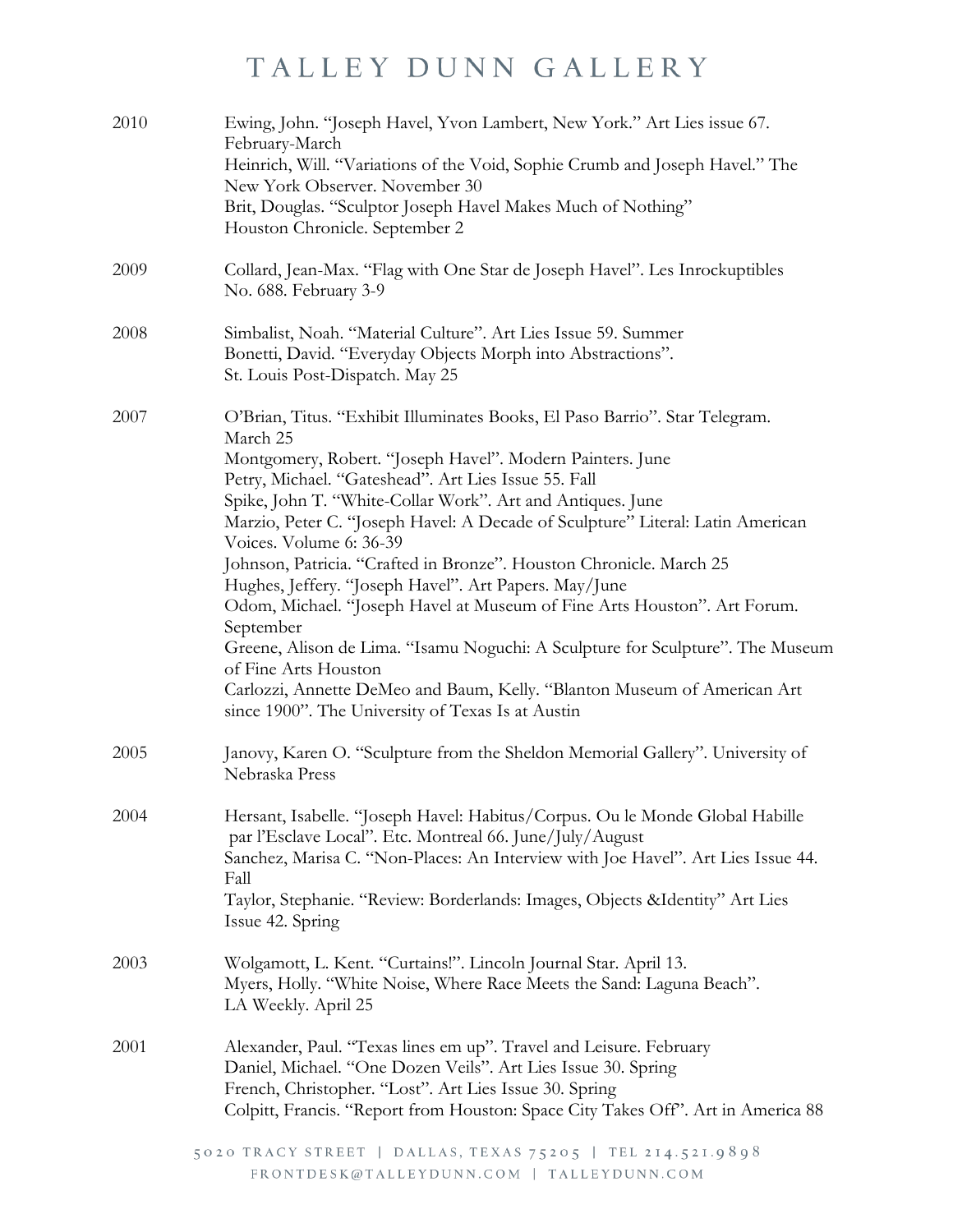|      | no. 12. October<br>French, Christopher. "Reviews". ArtNews. April<br>Houston, Sam A. "The Man Behind the Curtain: Havel's Art Soars Above it's<br>Origins". Houston Lifestyles and Homes. June<br>Nielsen, Richard. "Try, Try, Triennial Again". The Arizona Republic. August 2<br>Sans, Jerome, Sanchez, Marc. "Tokyo Book 2". Paris. Palais de Tokyo<br>Tyson, Janet. "Hot Spots, Texas". Art Papers 25 no. 4. July/August<br>Vanesian, Kathleen. "Minimal Effort, Less is Much More at the Phoenix Triennial".<br>Phoenix New Times. August 9-15                                                                                                                                                                                                                                                                                                                                                                                                                                                                                                                                                                                                                                                                                                                                                                                                                                                                                                                                                                                                                                               |
|------|---------------------------------------------------------------------------------------------------------------------------------------------------------------------------------------------------------------------------------------------------------------------------------------------------------------------------------------------------------------------------------------------------------------------------------------------------------------------------------------------------------------------------------------------------------------------------------------------------------------------------------------------------------------------------------------------------------------------------------------------------------------------------------------------------------------------------------------------------------------------------------------------------------------------------------------------------------------------------------------------------------------------------------------------------------------------------------------------------------------------------------------------------------------------------------------------------------------------------------------------------------------------------------------------------------------------------------------------------------------------------------------------------------------------------------------------------------------------------------------------------------------------------------------------------------------------------------------------------|
| 2000 | Coulter, Betsy. "Occasions to Live By: A Review of Project Row Houses,<br>Round 11" Street Life". Atopia 0 66.<br>Ennis, Michael. "Joseph Havel: Art That Confounds Expectations".<br>Texas Monthly 28 no. 9. September<br>Ennis, Michael. "Northern Exposure" Texas Monthly. February<br>Finn, David. "20th Century American Sculpture in the White House Garden"<br>New York: Harry N. Abrams, 2000<br>Greene, Alison de Lima. "Texas: 150 Works from the Museum of Fine Arts<br>Houston". New York: Harry N. Abrams, 2000<br>Hoving, Thomas. "My Eye". Art Net Magazine. April 7<br>Johnson, Patricia. "They'll Take Manhattan". Houston Chronicle. May 4<br>Kutner, Janet. "Works in Progress". The Dallas Morning News. March 19<br>Landry, Janet. "The Museum of Fine Arts Visitor Guide". Museum of Fine Arts<br>Houston. 2000<br>Lightman, Victoria. "Sculpture in Houston". Sculpture Magazine 19 no. 5,<br>(June 26-31)<br>McCormick, Carlo. "Houston Journal". Art Net Magazine. May 25<br>Rush, Michael. "State of the Arts". Die Welt Online. May 16<br>Schaernack, Von Christiona. "Museums-Report Houston: Der Kunst-Clan von<br>Texas". Art Das Kunstmagazin. March<br>Schwartz, Therese. "Nirvana Takes a Holiday: The Whitney Biennial in 2000".<br>Arts4All Newsletter Online 11, issue 12. April<br>Shapiro, David. "Whitney 2000: Biennial Fever". New York Arts Magazine Online.<br>March 14<br>Tyson, Janet. "Remembering Green Mountain". Art Lies Issue 26. Spring<br>Stroller, Ezra. "Whitney Museum of American Art". New York: Princeton<br>Architectural Press, 2000 |
| 1999 | Johnson, Patricia. "Millennial Biennial". Houston Chronicle. December 9<br>Johnson, Patricia. "Street life, an international group of artists find provocative<br>ways to bring cultures together". Houston Chronicle. October 24<br>Kutner, Janet. "On Sculptures Cutting Edge". The Dallas Morning News. May 23<br>Tyson, Janet. "The 2000 Whitney Biennial: An Interview with Michael Auping".<br>Art Lies Issue 25. Winter<br>Kutner, Janet. "House of Sculpture". The Dallas Star-Telegram. May 23<br>Tyson, Janet. "House of Sculpture". Art Lies Issue 23. Summer.<br>Vogel, Carol. "Surprises in Whitney's Biennial Selections". New York Times.<br>December 8                                                                                                                                                                                                                                                                                                                                                                                                                                                                                                                                                                                                                                                                                                                                                                                                                                                                                                                            |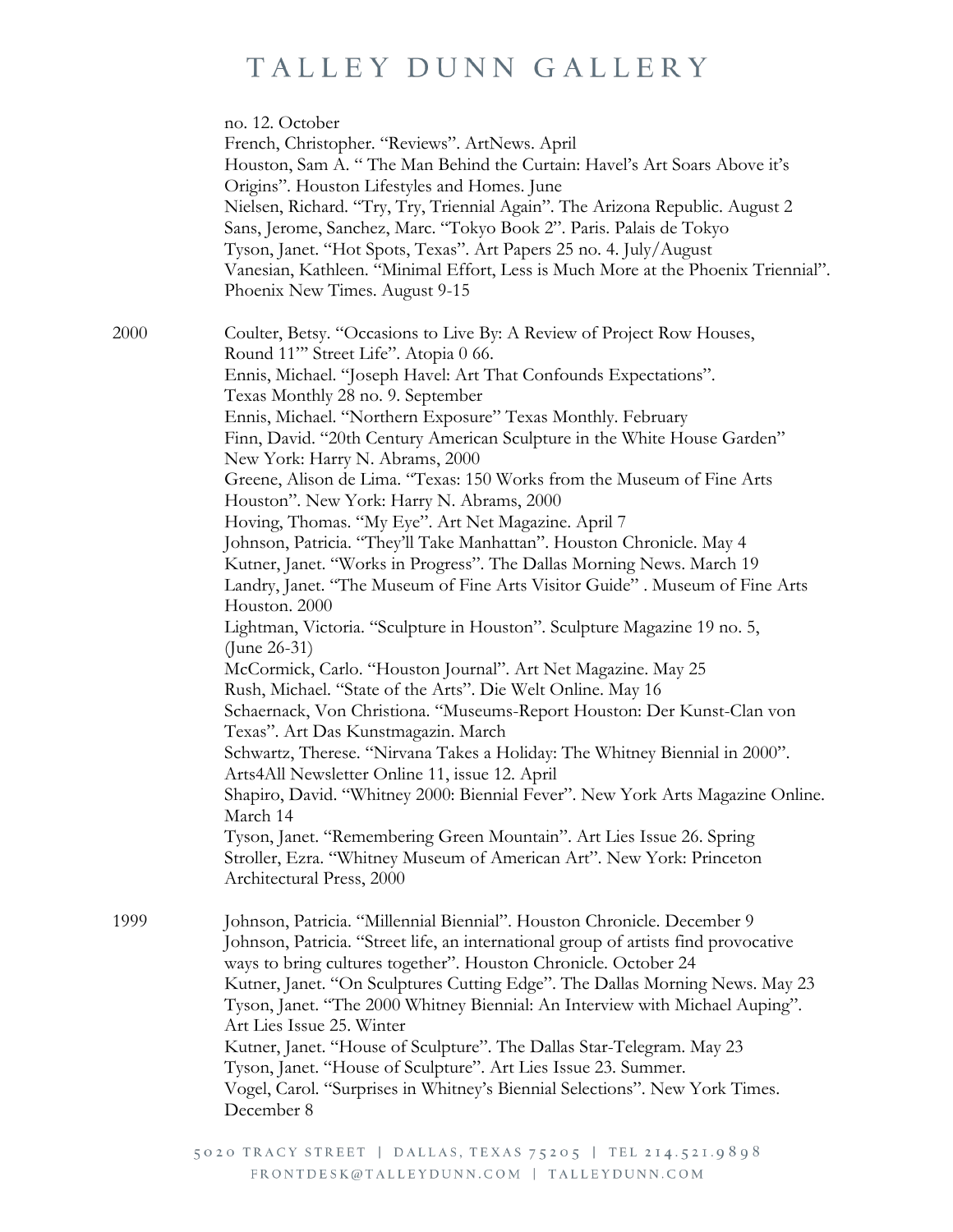| 1998 | Sans, Jerome. "Review: Joseph Havel". Art Press 231, January: VIII                                                                                                                                                                                                                                                                                                                                                                                                                                                                                                                                                                                                                                                                                                                                                                |
|------|-----------------------------------------------------------------------------------------------------------------------------------------------------------------------------------------------------------------------------------------------------------------------------------------------------------------------------------------------------------------------------------------------------------------------------------------------------------------------------------------------------------------------------------------------------------------------------------------------------------------------------------------------------------------------------------------------------------------------------------------------------------------------------------------------------------------------------------|
| 1997 | Akhtar, Suzanne. "Weather' Takes the Workday World by Storm". San Antonio<br>Star-Telegram. November 2<br>Aukeman, Anastasia. "'Shopping' Deitch Projects New York". Art News 96,<br>January<br>Daniel, Mike. "Clothes Encounters". The Dallas Morning News. October 17<br>Kutner, Janet. "Joseph Havel at Barry Whistler". The Dallas Morning News.<br>October 25<br>Lightman, Victoria. "Joseph Havel". Sculpture 16 no. 7. September<br>Norklun, Kathi. "Landscape: the PastorL to the Urban". Woodstock Times<br>August 7<br>Raynor, Vivian. "Landscapes Celebrate Their Makers". The New York Times.<br>August 10<br>Smith, Roberta. "Hudson Valley Conversation". The New York Times. July 18                                                                                                                               |
|      |                                                                                                                                                                                                                                                                                                                                                                                                                                                                                                                                                                                                                                                                                                                                                                                                                                   |
| 1996 | Belensky, Oleksandr. "Don't Disregard Your Old Shirts!". Day (Kiev Ukraine)<br>February 2.<br>Curtis, Cathy. "Vision, Reach, Grasp". The Los Angeles Times. December 24<br>Curtis, Cathy "History and Colors, Collars". The Los Angeles Times. April 23<br>Goldman, Robert. "Artist's Diary". Art Net Magazine. August 24<br>Morse, Marcia. "Shell Game". Honolulu Weekly. December 18<br>Rose, Joan. "Shirts and Skins': flawed but well worth seeing". The Honolulu<br>Advisor. December 15<br>Sans, Jerome. "Shopping". Time Out New York. September 4<br>Shaw, Edward. "Innocents Abroad: U. S. Artists in Buenos Aires". Buenos Aires<br>Herald. July 16.<br>Vanderknyff, Rick. "The Starch of Triumph". The Los Angeles Times (O. C.<br>Edition)<br>April 17<br>Wilson, Wade. "Artistic Migration". Where (Dallas). July 27 |
| 1995 | Davenport, Bill. "White on White". Public News (Houston). October 18<br>Doroshenko, Peter. "Joseph Havel in conversation with Peter Doroshenko" Art<br>Lies Issue 7. June/July<br>Johnson, Patricia. "Havel's shirt collars sense of fresh air". Houston Chronicle.<br>January 12<br>Johnson, Patricia. "Espousing Material Differences". Houston Chronicle.<br>August 20<br>Tyson, Janet. "A Stitch in Time". Fort Worth Star-Telegram. July 5.                                                                                                                                                                                                                                                                                                                                                                                  |
| 1994 | Kutner, Janet. "Turning images into ideas: artists find messages in the<br>commonplace". The Dallas Morning News. March 10                                                                                                                                                                                                                                                                                                                                                                                                                                                                                                                                                                                                                                                                                                        |
| 1993 | Alspaugh, Leann Davis. "Contemporary Arts Museum 3-D Rupture Exhibition".<br>Museum and Arts. January 18                                                                                                                                                                                                                                                                                                                                                                                                                                                                                                                                                                                                                                                                                                                          |
|      | 5020 TRACY STREET   DALLAS, TEXAS 75205   TEL 214.521.9898                                                                                                                                                                                                                                                                                                                                                                                                                                                                                                                                                                                                                                                                                                                                                                        |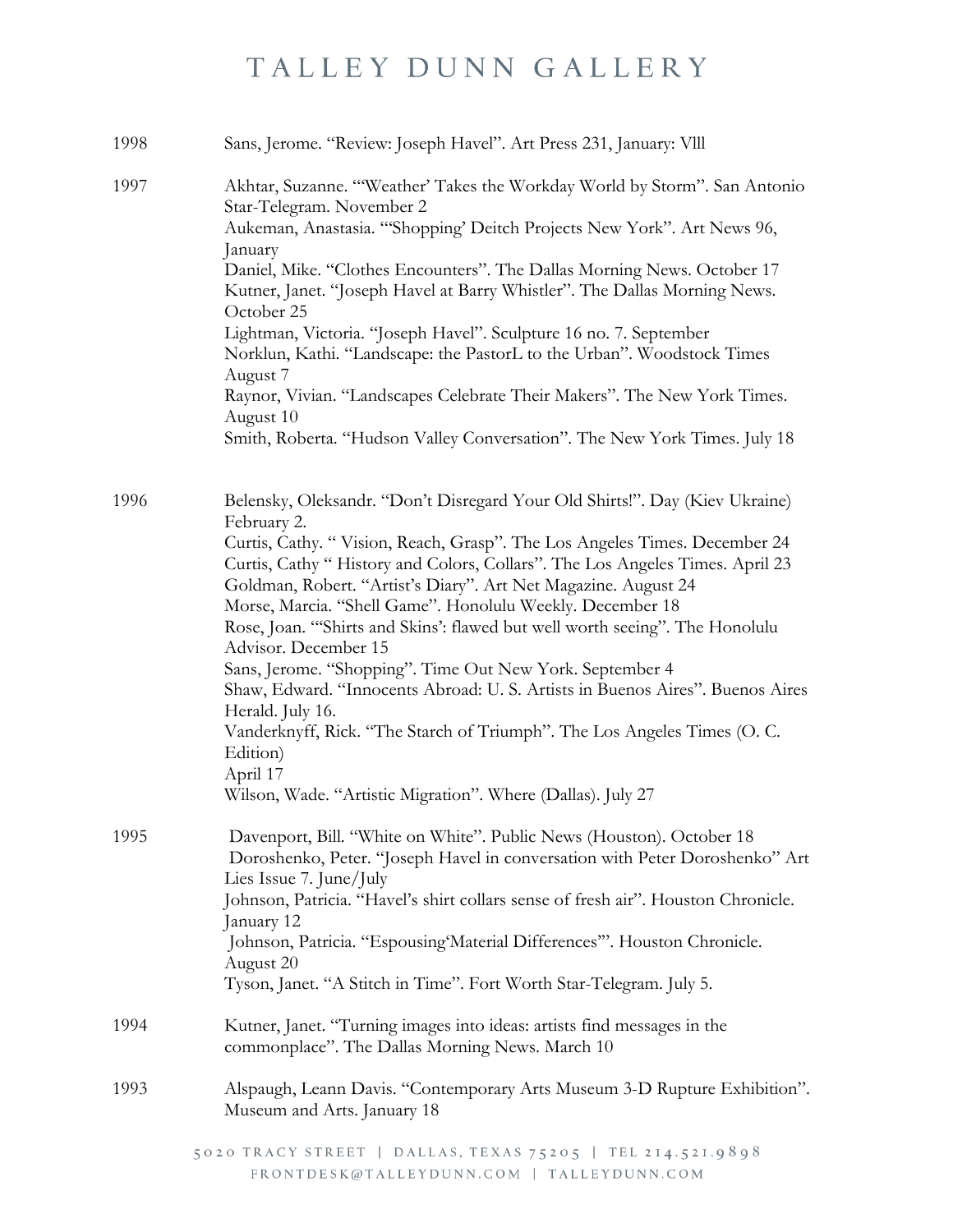| 1992. | Chadwick, Susan. "Sculptors show their mettle". The Houston Post. February 6<br>Johnson, Patricia. "Fine Craftsmen Turn to Bronze". Houston Chronicle.<br>January 26<br>Johnson, Patricia. "A 'Rupture' with Tradition". Houston Chronicle. January 16. |
|-------|---------------------------------------------------------------------------------------------------------------------------------------------------------------------------------------------------------------------------------------------------------|
|       | Kutner, Janet. "Ironies in the Fire". The Dallas Morning News. September 22<br>McBride, Elizabeth. "Joseph Havel". Artspace 16, no. 3. May/June                                                                                                         |
| 1991  | Chadwick, Susan. "Dallas Museum gives three Houston artists cash awards".<br>The Houston Post. June 3.                                                                                                                                                  |
|       | Chadwick, Susan. Materials are Art's Message at Glassell". The Houston Post<br>January 25                                                                                                                                                               |
|       | Ennis, Michael. "Buried Treasures". Texas Monthly. October                                                                                                                                                                                              |
|       | Johnson, Patricia. "Exhibit Offers Collage of Emotions". Houston Chronicle.<br>February 7                                                                                                                                                               |
|       | Kutner, Janet. "Visual Relief". The Dallas Morning News. September 22                                                                                                                                                                                   |
|       | Mitchell, Charles Dee. "Bluebonnets and All". The Dallas Observer. August 19<br>Tyson, Janet. "Deep in the Art of Texas". Fort Worth Star-Telegram. September 21                                                                                        |
| 1990  | Davidow, Joan. "Joseph Havel: Balancing Act". Detour Magazine. March 26                                                                                                                                                                                 |
|       | Jarmusch, Ann. "Critic's Choice". The Dallas Times Herald. July 6<br>Chadwick, Susan. "Blue Venus and Moon Delight Eye". The Houston Post.                                                                                                              |
|       | January 13                                                                                                                                                                                                                                              |
|       | Johnson, Patricia. "Humble Objects Make Powerful Sculptures".                                                                                                                                                                                           |
|       | Houston Chronicle. January 13.<br>Kutner, Janet. "A Cut Above". The Dallas Morning News. June 20                                                                                                                                                        |
|       | Kutner, Janet. "State of the Art: DMA's exhibit covers a lot of territory, but                                                                                                                                                                          |
|       | omissions are many". The Dallas Morning News. December 1                                                                                                                                                                                                |
|       | Kutner, Janet. "Bountiful New Harvest for the DMA". The Dallas Morning News.<br>December 1                                                                                                                                                              |
|       | McBride, Elizabeth. "Multiples". Art News 89 no. 5. May                                                                                                                                                                                                 |
|       | Tyson, Janet. "Wood in All Its Forms". Fort Worth Star-Telegram. June 24                                                                                                                                                                                |
| 1989  | Bacigalupi, Don. "Houston Letter". Contemporanea. December 31                                                                                                                                                                                           |
|       | Chadwick, Susan. "Sculpting with Poetic License". The Houston Post. July 21                                                                                                                                                                             |
|       | Johnson, Patricia. "Introductions Gains Strength". Houston Chronicle. July 13                                                                                                                                                                           |
|       | Johnson, Patricia. "In Reality It's Just Too Much". Houston Chronicle. June 14.                                                                                                                                                                         |
| 1988  | Roberts, Tre. "Review: Joseph Havel Sculpture ". Art Papers. September/October                                                                                                                                                                          |
|       | Mitchell, Charles Dee. "Joseph Havel at Barry Walker". Art Space 53. September                                                                                                                                                                          |
| 1987  | Kutner, Janet. "New Directions for Two Local Artists". The Dallas Morning News.                                                                                                                                                                         |
|       | January 31<br>Johnson, Patricia. "Found Objects: Junk or Junque". Houston Chronicle. June 28.                                                                                                                                                           |
|       |                                                                                                                                                                                                                                                         |

### **Selected Awards and Grants**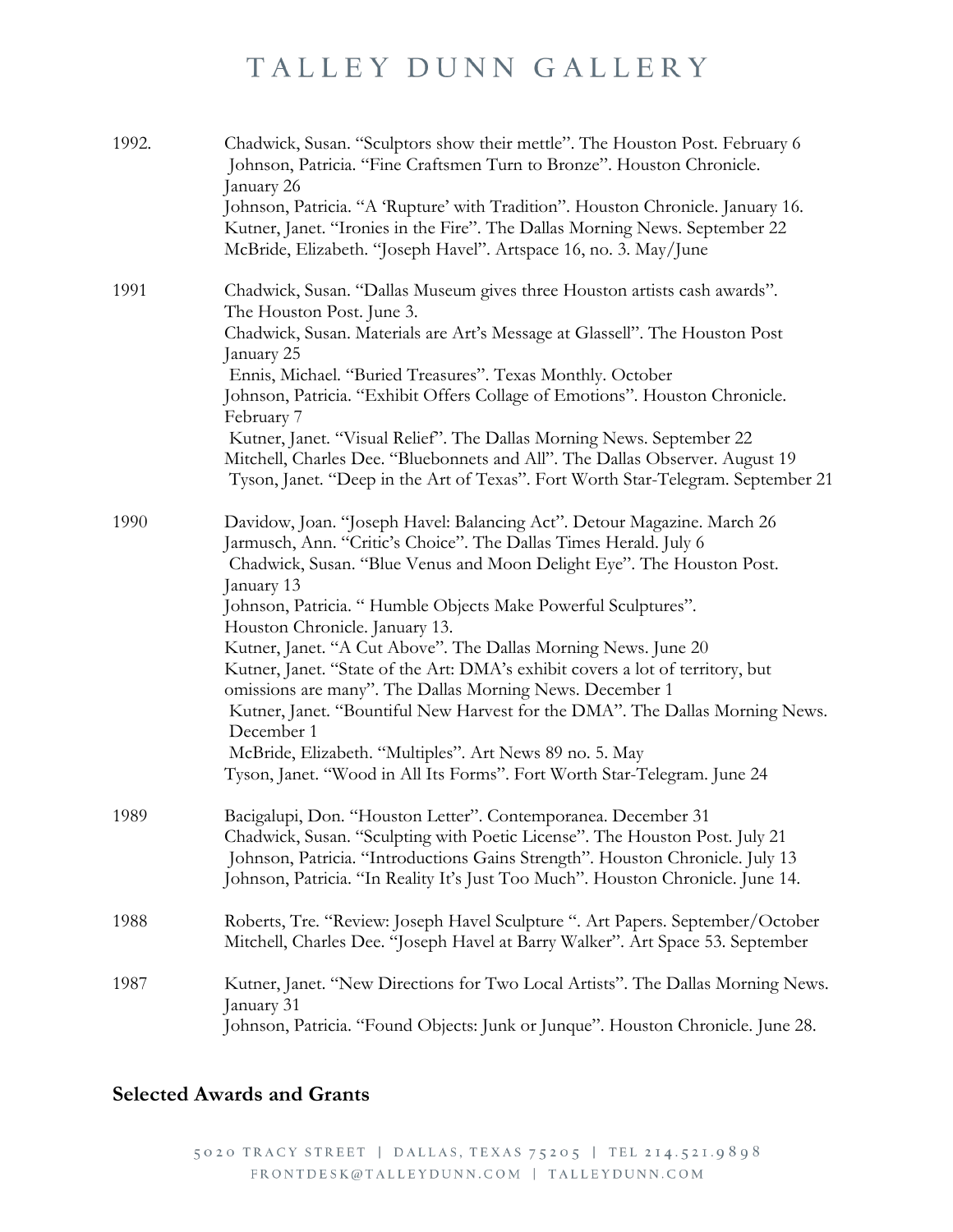| 2019 | Brown Foundation Fellowship at Dora Maar House, Ménerbes, France                 |
|------|----------------------------------------------------------------------------------|
| 2019 | Houston Arts Alliance Artists Grant                                              |
| 2018 | Honoree Dallas Art Fair                                                          |
| 2013 | Texas Visual Artist 3D, Texas Commission on the Arts and Texas State Legislature |
| 2010 | Texas Artist of the Year, Art League Houston                                     |
| 2008 | Texas Legends Award, Dallas Contemporary                                         |
| 2004 | Artadia Fellowship                                                               |
| 1999 | Cultural Arts Council of Houston Artist Award                                    |
| 1998 | American Institute of Architects, Houston, Artist of the Year                    |
| 1995 | The Louis Comfort Tiffany Fellowship                                             |
| 1994 | Cultural Arts Council of Houston Artist Award                                    |
| 1991 | Dallas Museum of Art, Otis Dozier Travel Award                                   |
| 1987 | National Endowment for the Arts, Artist Fellowship                               |
|      |                                                                                  |

#### **Museum and Public Collections**

Centre Pompidou, Paris El Paso Museum of Art, El Paso, Texas Georgia Museum of Art La Fundacion Madison Rouge, Paris Laumeier Sculpture Park, St Louis, MO Ministry of Culture, France Portland Art Museum, Portland Oregon Rice University, Houston Texas The Blanton Museum of Art, University of Texas Austin The Dallas Museum of Art, Dallas, Texas The Federal Reserve Bank, Dallas Texas The National Gallery of Art, Washington D.C. The Honolulu Art Academy, Honolulu Hawaii The Menil Collection, Houston, Texas The Modern Museum of Fort Worth, Texas The Museum of Fine Arts, Houston, Texas The Museum of Southeast Texas, Beaumont, Texas Muse d'art et d'industrie, Roubaix, France Sheldon Memorial Museum, University of Nebraska, Lincoln Nebraska S.M.A.K. Stedelijk Museum Voor Actuele Kunst, Ghent, Belgium The South Texas Institute for the Arts, Museum of South Texas, Corpus Christi, Texas Whitney Museum of American Art, New York Ruby City, San Antonio, Texas Hobby Airport, Houston, Texas Art Center Hugo Voeten, Herentals, Netherlands Old Jail Art Museum, Albany, Texas

#### **Selected Recent Lectures and Seminars**